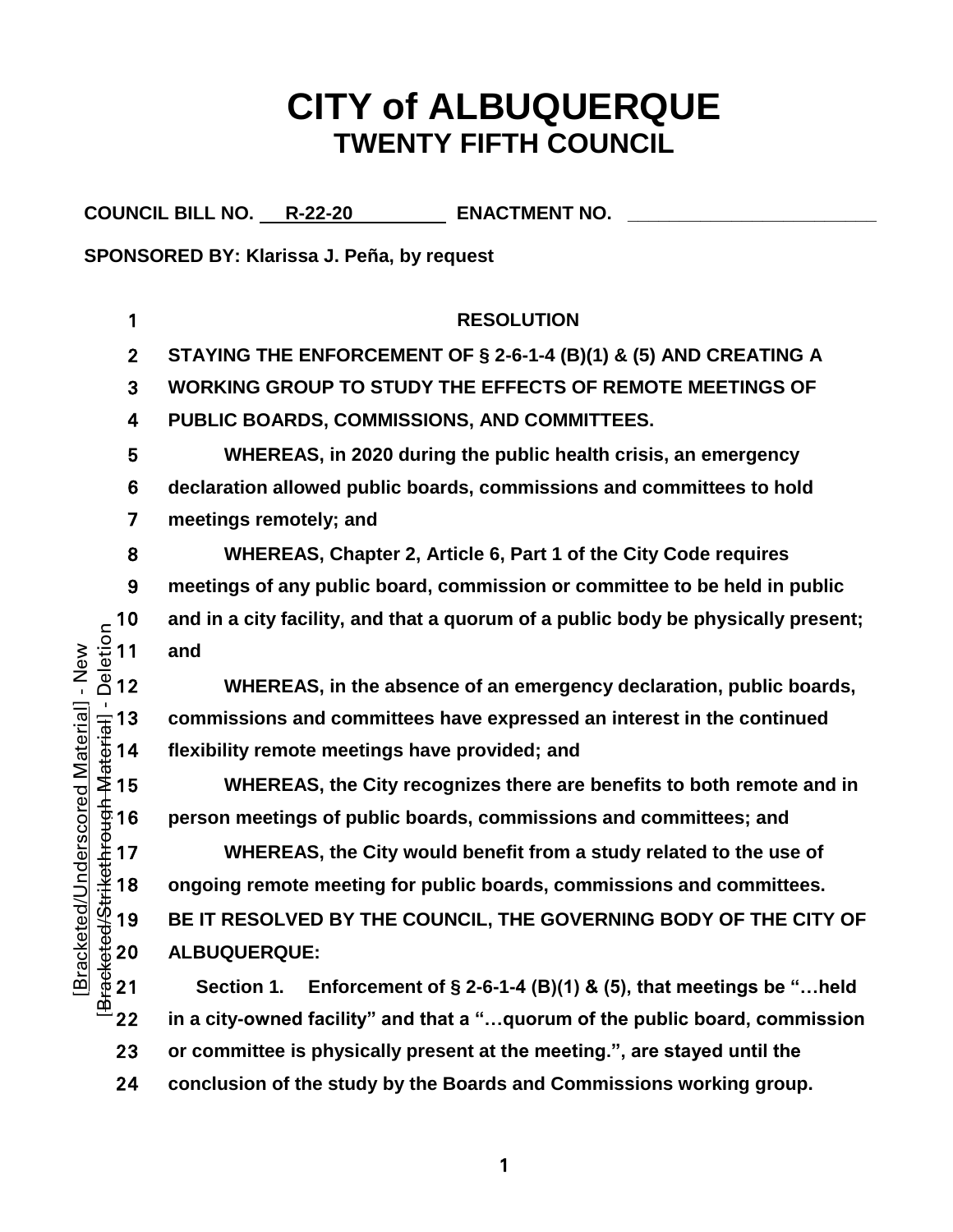**Section 2. That a Boards and Commissions working group shall be formed to study the effects of remote meetings of public boards, commissions and committees. Such working group shall prepare a study to be submitted to City Council and the Administration by November 1, 2022. Such study shall issue recommendations regarding the ongoing use of remote meeting by public boards, commissions and committees. The working group shall issue a recommendation regarding the requirement in § 2-6-1-4 (B)(1) & (5) that meetings be held in person in a city facility.**

**Section 3. The working group shall be staffed by the Deputy Director of Public Affairs and shall consist of members of boards, commissions and committees as well as members of the public. The working group shall have no more than 9 total members.** 

- 
- 
- 
- 

- [Bracketed/Strikethrough Material] Deletion Bracketed/Underscored Material] - New [Bracketed/Underscored Material] - New
	-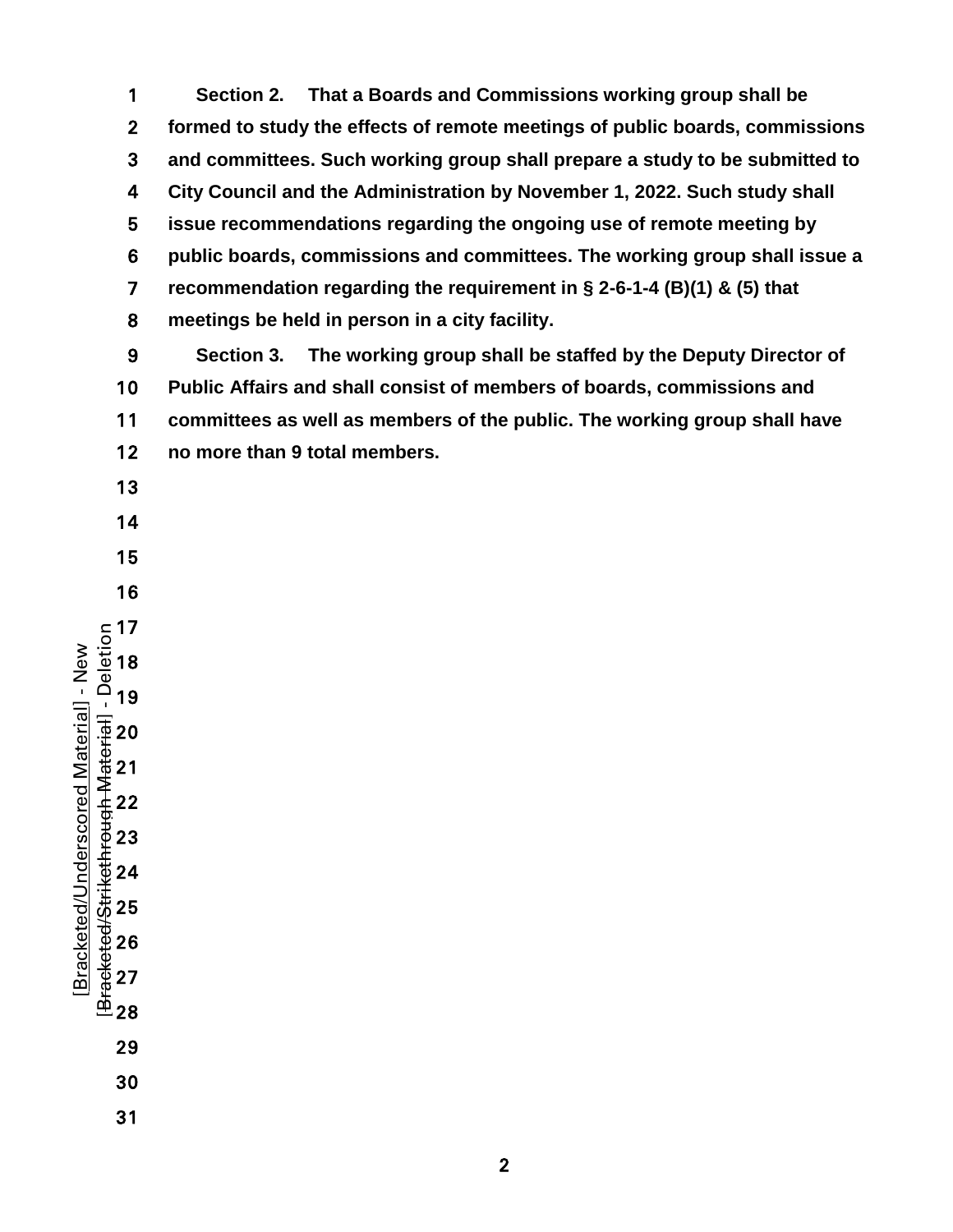

## **CITY OF ALBUQUERQUE Albuquerque, New Mexico** Office of the Mayor

Mayor Timothy M. Keller

#### **INTER-OFFICE MEMORANDUM** (DATE)

TO: Isaac Benton, President, City Council

Timothy M. Keller, Mayor FROM:

**SUBJECT:** Resolution to stay enforcement of public boards requirement to meet in person, create working group to study remote meetings

This resolution would stay the enforcement of public boards, commissions, and committee's requirement to hold meeting in public in City facilities until November 1, 2022. The Resolution would require a working group to study the effects of remote meetings on public boards, commissions and committees and submit a report to Council and the Administration by November 1, 2022.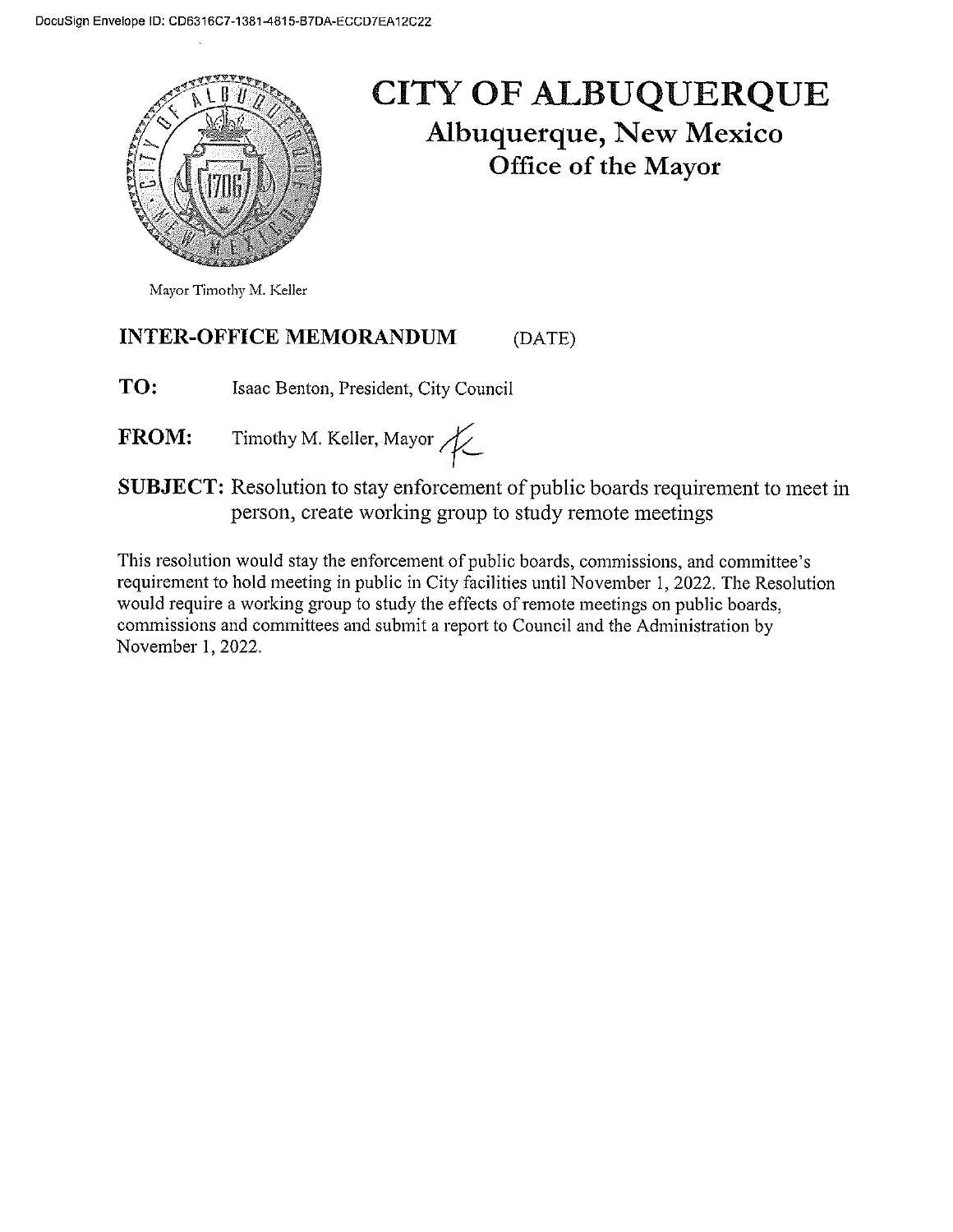Resolution to stay enforcement of public boards requirement to meet in person, create working group to study remote meetings

Approved:

Approved as to Legal Form:

3/24/22

Sarita Nair Date Chief Administrative Officer

-DocuSigned by:

3/16/2022 | 3:41 PM MDT Lewin Morrow -EED9B0CFDBA0443. Esteban A. Aguilar, Jr. Date

City Attorney

Recommended:

-DS att

DocuSigned by: Ethan Watson

3/16/2022 | 8:19 AM PDT Date

49D7E50AAABD429 City Clerk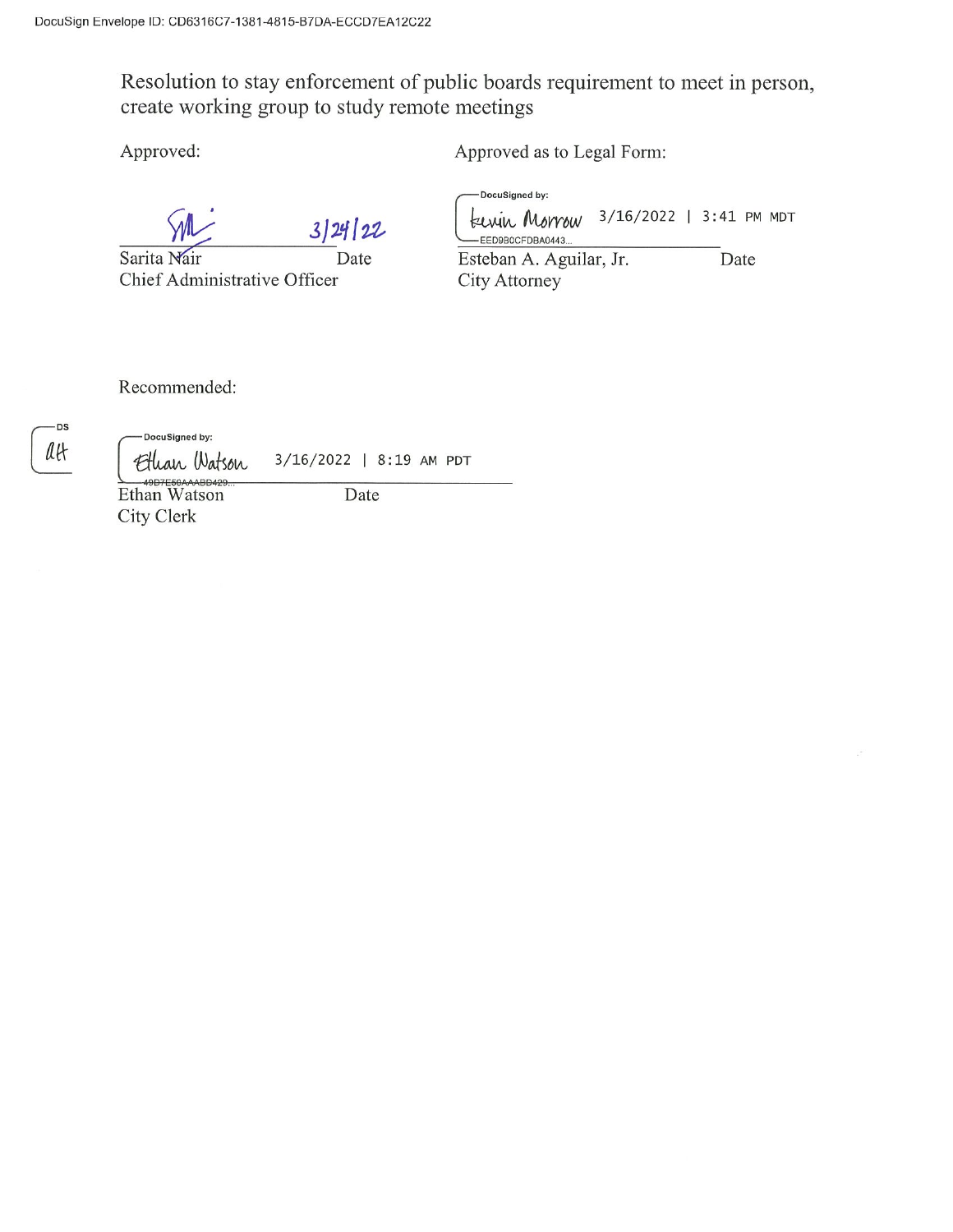#### **Cover Analysis**

#### 1. What is it?

A Resolution that would stay the enforcement of the requirement that public boards, commissions and committees meet in public facilities and allow continued use of remote meeting technology. This resolution would create a working group to study remote meetings and submit a report on remote meetings to the Council and the Administration by November 1, 2022.

### 2. What will this piece of legislation do?

This legislation would stay the enforcement of the requirement that public boards, commissions and committees meet in public facilities and would create a working group to study remote meetings and submit a report on remote meetings to the Council and the Administration by November 1, 2022.

#### 3. Why is this project needed?

Boards, commissions, and committees have been meeting remotely, or in a hybrid fashion since the beginning of the pandemic in March of 2020. This has been possible through ongoing emergency declarations. Some boards, commissions and committees have expressed interest in being able to continue this practice after the public health crisis. This resolution would study the effects of remote meetings and offer a recommendation to Council and the Administration regarding whether to continue this practice after the public health crisis.

- 4. How much will it cost and what is the funding source?  $N/A$
- 5. Is there a revenue source associated with this contract? If so, what level of income is projected?  $N/A$
- 6. What will happen if the project is not approved? All quorums of Boards, commissions, and committees will be required to meet in public facilities, and have no remote meeting